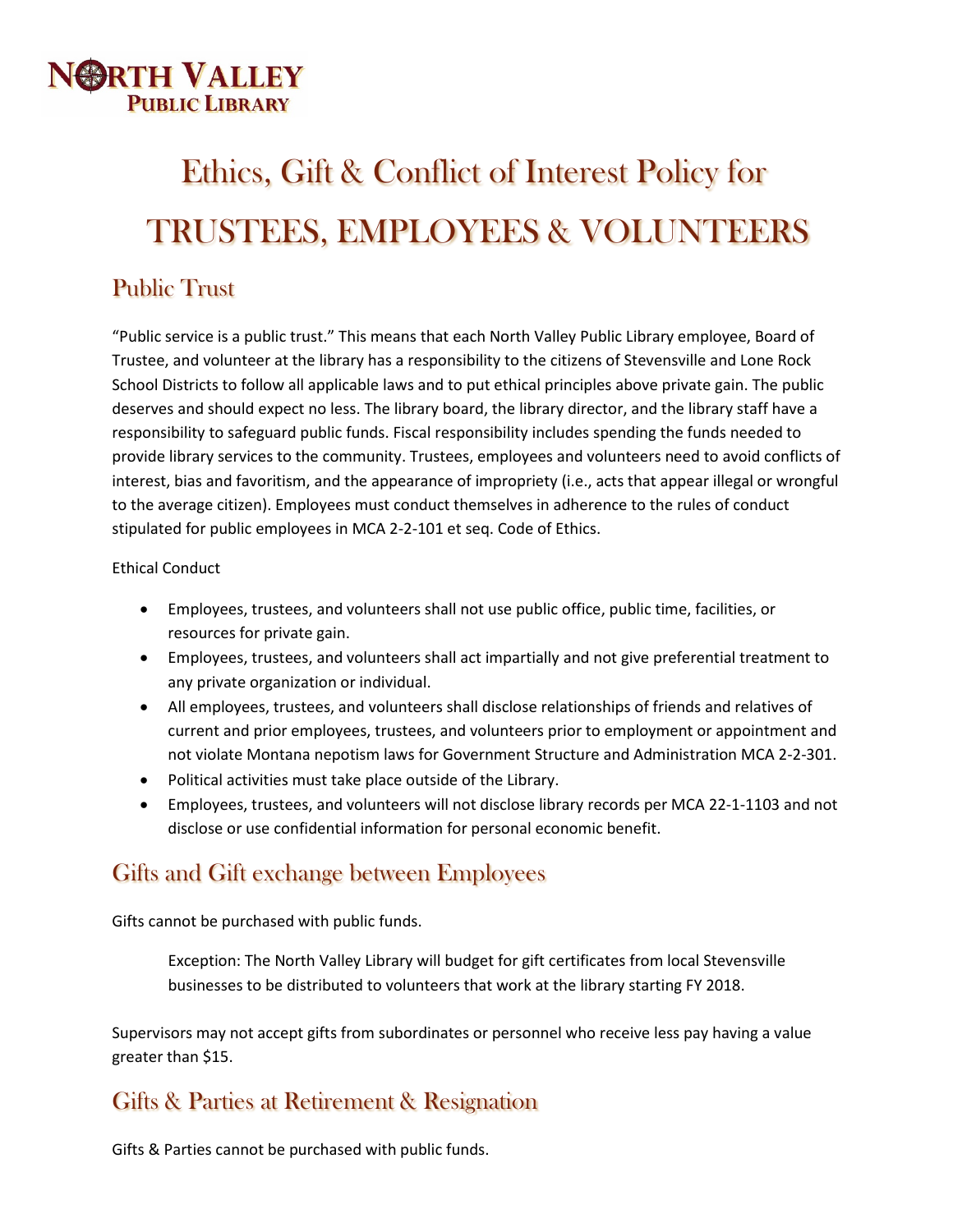#### **Farewell Procedure - Length of Service and Farewell Function**

Less than 1 full year Good Wishes At least 1 full year but less than 3 full years Card At least 3 full years but less than 5 full years Card and sweets/treats from the staff 5 full years or more Card, gift, and party

The North Valley Public Library Foundation will be asked by the North Valley Library to purchase a retirement/resignation gifts for employees, trustees, and volunteers with more than five years of service. The Foundation will determine the amount based on length of service, their current funds, and a vote of their membership.

Gifts from co-workers and subordinates voluntarily given upon a public servant's departure due to retirement, resignation, or completion of their office may be accepted.

- A superior is prohibited from soliciting funds for a gift from staff. A staff member, other than the supervisor, may ask for contributions to a gift fund, but it must be voluntary. Any pressure, subtle or otherwise, on unit members to contribute is prohibited. For the donation to be truly voluntary, an employee must be free to determine the amount of the contribution or make no contribution at all.
- Requests for contributions should be disseminated in a general announcement to all employees using such methods as an internal memo, email, bulletin board notice, or staff meeting announcement. Any such announcement should clearly convey that participation is voluntary, free of any coercion, and that employees may contribute less than the recommended amount, or nothing at all. Reasonable reminders are permissible. Supervisors should not sign or distribute these announcements to their subordinates. This does not prohibit supervisors from otherwise participating in the planning and execution of a farewell activity.

## **Parties**

Parties cannot be funded with public funds. If a party for a retirement, holiday, or special function is desired, then the North Valley Public Library Foundation will be asked if they will fund the event.

- A superior is prohibited from soliciting funds for a party from staff. A staff member, other than the supervisor, may ask for contributions to a party fund but it must be voluntary. Any pressure, subtle or otherwise, on unit members to contribute is prohibited. For the donation to be truly voluntary, an employee must be free to determine the amount of the contribution or make no contribution at all. An employee who declines to contribute should not be excluded from a celebration held in the workplace during business hours. A supervisor must ensure employees who make no contribution are not subject to disparaging remarks, harassment or any negative consequences.
- Requests for contributions should be disseminated in a general announcement to all employees using such methods as an internal memo, email, bulletin board notice, or staff meeting announcement. Any such announcement should clearly convey that participation is voluntary, free of any coercion, and that employees may contribute less than the recommended amount, or nothing at all. Reasonable reminders are permissible. Supervisors should not sign or distribute these announcements to their subordinates. This does not prohibit supervisors from otherwise participating in the planning and execution of a farewell activity.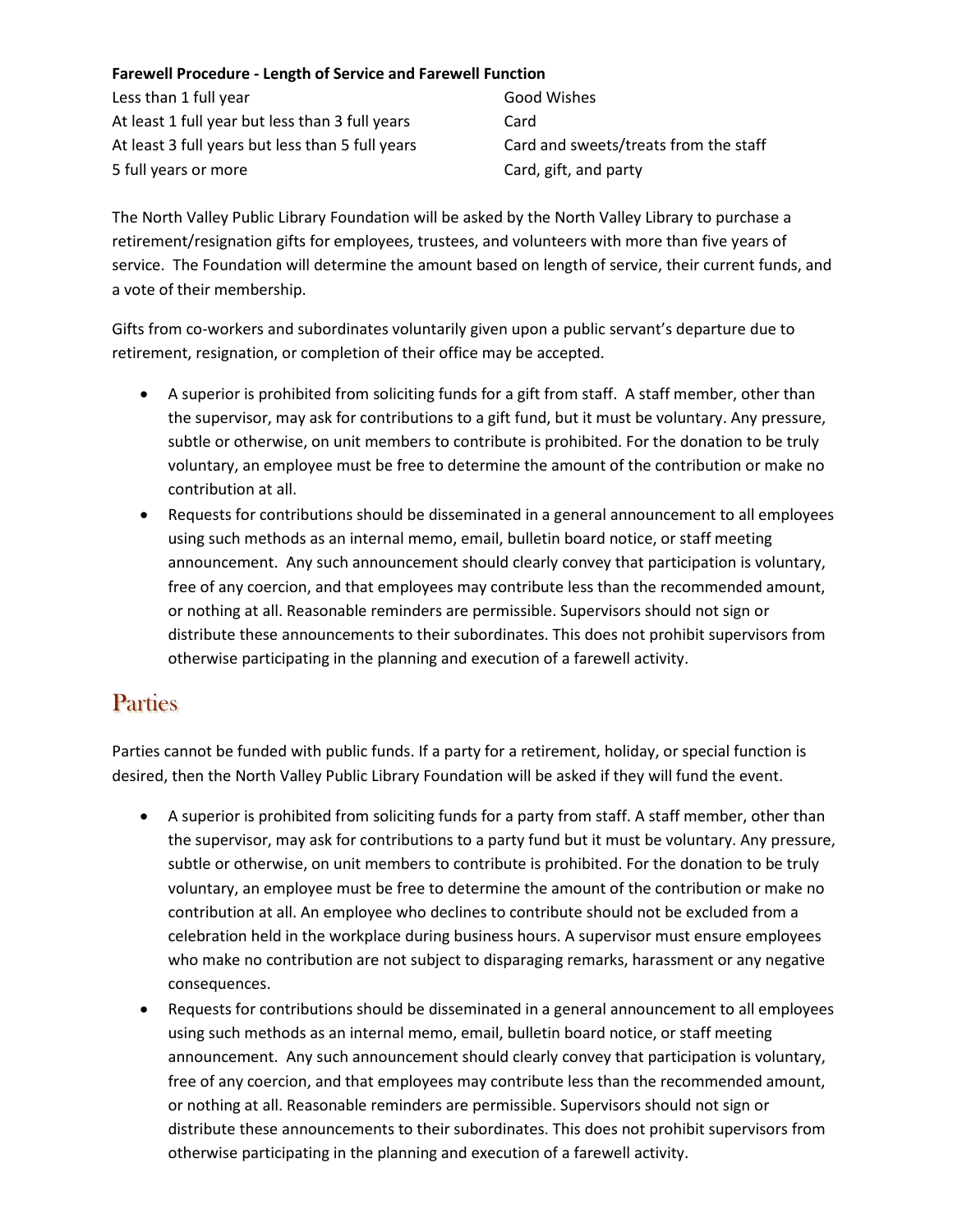# Conflict of Interest

North Valley employees, trustees, and volunteers have an obligation to conduct business within guidelines that prohibit actual or potential conflicts of interest. An actual or potential conflict of interest occurs when an employee, trustee, or volunteer is in a position to influence a decision that may result in a personal gain for that employee or for a relative or other party of interest (as described below) as a result of the Library's business dealings.

If employees, trustees, or volunteers have any influence on transactions involving purchases, contracts, or leases, it is imperative that they disclose as soon as possible the existence of any actual or potential conflict of interest, so that safeguards can be established to protect all parties. Personal gain may result not only in cases where an employee, trustee or volunteer or relative has a significant ownership in a firm with which the Library does business, but also when an employee, trustee, volunteer or relative receives any kickback, bribe, substantial gift, or special consideration as a result of any transaction or business dealings involving the Library.

Whereas the Board of Trustees of the North Valley Public Library sets personnel policy, sets salary ranges, and supervises the Director, the Library will prohibit trustees from applying for employment at the North Valley Public Library while serving as a trustee and for seeking employment after leaving the board for a minimum of 18 months.

Board of Trustees are encouraged to volunteer for special events such as walking in the Creamery Picnic parade. They are also encouraged to spend a day volunteering at the front desk, learning the various functions of staff and library duties. Trustees may choose to volunteer their time and talent for occasional programming. It is not appropriate for a trustee to volunteer in any capacity where they are managed by, or overseeing a staff member, or in a capacity that would create the appearance of favoritism or the opposite.

Revision adopted by the Board of Trustees on 11/18/2020